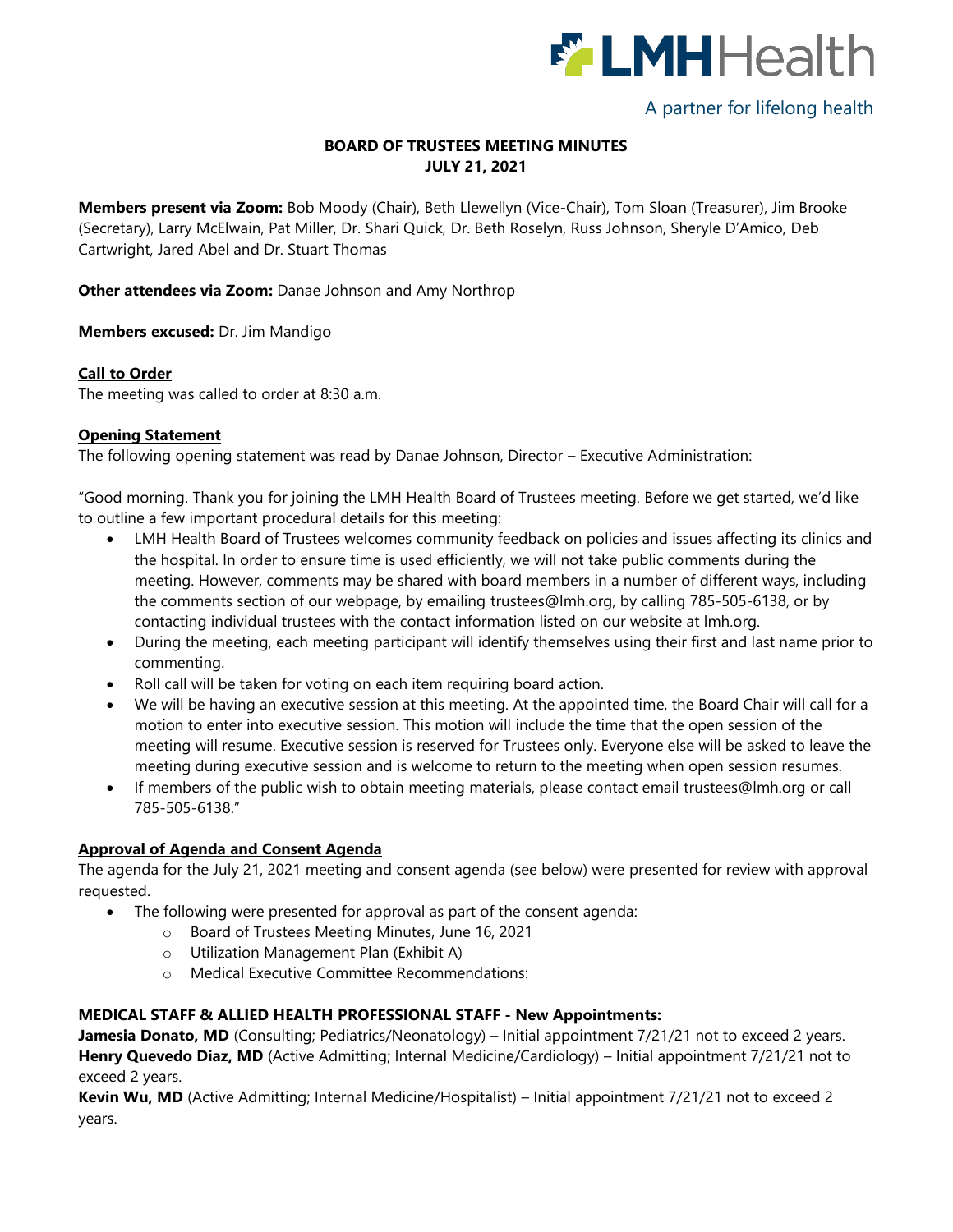

# **Neil Anand, MD; Abbas Chamsuddin, MD; Leonard Morneau, MD & Archana Lucchesi, MD** (Consulting;

Teleradiology) – Initial appointment 7/21/21 not to exceed 2 years.

# **MEDICAL & LMH EMPLOYEE/ALLIED HEALTH PROFESSIONAL STAFF – Reappointments:**

**Martha Allen, MD** (Active Non-Admitting, Medicine) - Initial appointment 7/1/21 not to exceed 2 years. **Janet Amundson, MD** (Consulting, Radiology) - Initial appointment 7/1/21 not to exceed 2 years. Ashley Bloom, MD (Active Non-Admitting, Family Practice) - Initial appointment 7/1/21 not to exceed 2 years. **David Cocanower, MD** (Consulting, Medicine) - Initial appointment 7/1/21 not to exceed 2 years. **Edward Hobart, MD** (Consulting, Radiology) - Initial appointment 7/1/21 not to exceed 2 years. Jared Konie, MD (Active Admitting, Surgery) - Initial appointment 7/1/21 not to exceed 2 years. **Amanda Miller, MD** (Active Admitting, Family Practice) - Initial appointment 7/1/21 not to exceed 2 years. **Jennifer Schrimsher, MD** (Active Admitting, Medicine) - Initial appointment 7/1/21 not to exceed 2 years. **Gregory Thalken, MD** (Consulting, Radiology) - Initial appointment 7/1/21 not to exceed 2 years. **Rebecca Verhaeghe, DO** (Active Admitting, Pediatrics) - Initial appointment 7/1/21 not to exceed 2 years. **Jennifer Dixon, APRN** (LMH Employee, FP) - Initial appointment 7/1/21 not to exceed 2 years. **Barbara Hart, APRN** (LMH Employee, LMH) - Initial appointment 7/1/21 not to exceed 2 years.

## **FOCUSED PRACTITIONER PRACTICE EVALUATIONS:**

**Elizabeth Hechler, DDS** – Active Admitting/Pediatric Dentistry - Initial **Terrance Riordan, MD** – Active Admitting/Pediatric Hospitalist - For privilege additions of "Attendance of Delivery/Intubation for Meconium &/or Resuscitation & Umbilical Cath." **Krista Whitney, MD** – Active Admitting/Pediatrics - For privilege addition of "Circumcisions." **Toni Reynolds, MD & Kye Evans, DO** – Active Admitting/LMH Vein Center - For privilege additions of "Vein Procedures."

**Ali Nash, CRNA** – AHP/Lawrence Anaesthesia - Initial

# **PRIVILEGE &/or STATUS CHANGES & RESIGNATIONS:**

**Charles Brooks, MD** – Active Admitting/GI; Termination of Leave of Absence effective 6/24/2021. **Zachary Brown, DDS, MD –** Active Admitting/Oral/Maxillofacial Surgery; Resignation effective 7/1/2021. **Patrick Christopher, DDS, MD –** Active Admitting/Oral/Maxillofacial Surgery; Resignation effective 7/1/2021. **Dale Denning, MD –** Active Admitting/Vein; Resignation effective 7/15/2021. **Scott Robinson, MD –** Active Non-Admitting/Wound Healing Center; Requests status change to Active Admitting with privilege additions of "Hyperbaric Oxygen Therapy & Wound Care." **Barbara Schupp, DDS –** Active Admitting/Pediatric Dentistry; Resignation effective 6/24/2021. **Jessica Dalton, APRN –** LMH Employee/First Med LMH Health; Resignation effective 7/1/2021. **Jenna Hornbeck, PA –** LMH Employee/Employee Health; Resignation effective 6/20/2021.

MOTION to approve the agenda and consent agenda. Made by Tom Sloan, Seconded by Pat Miller. Motion carried.

## **Open Discussion**

A brief discussion was held on the COVID-19 delta variants and their current impact to LMH Health.

## **Executive Session – Strategic Clinical Agreements**

The board elected not to hold an executive session.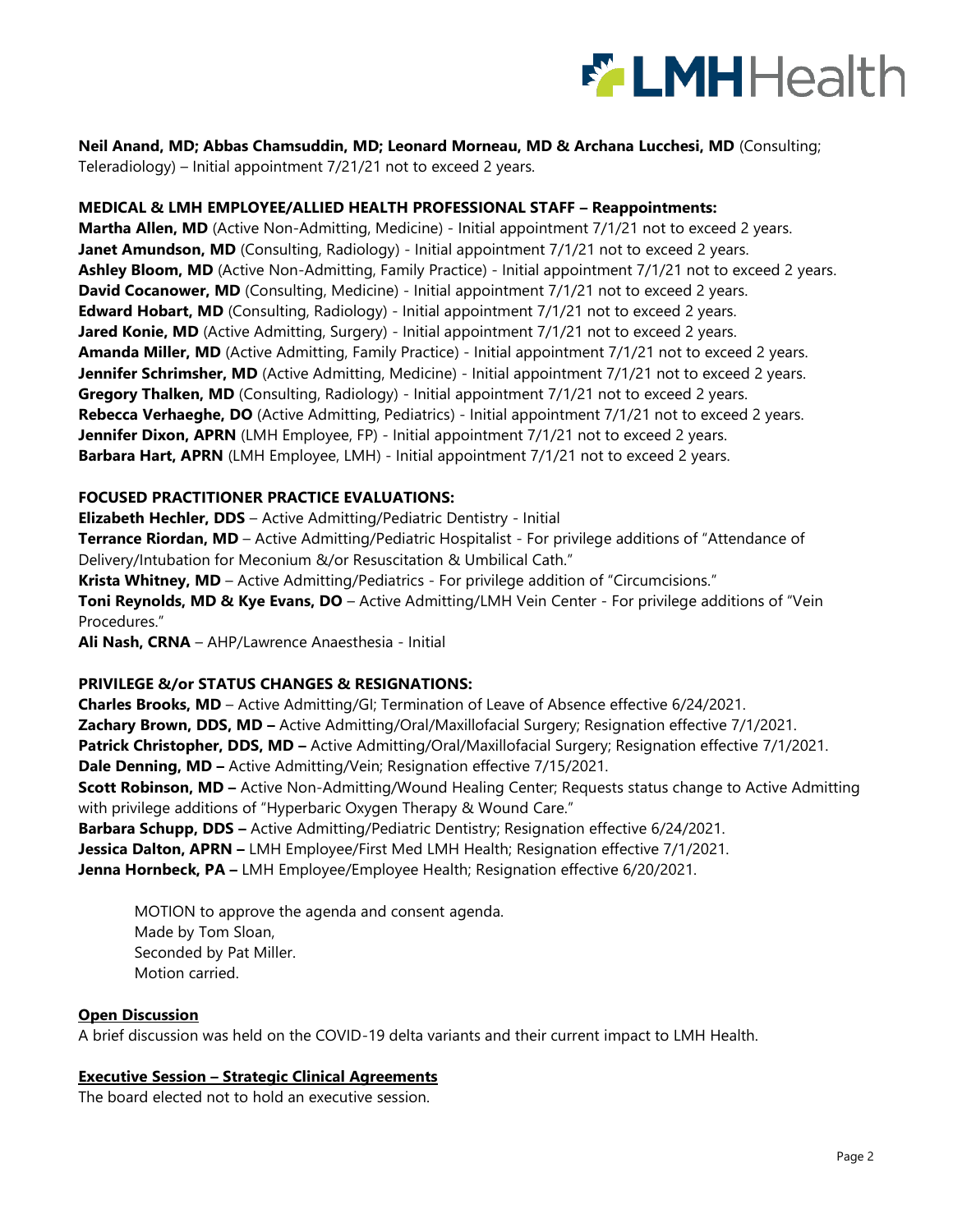

# **Adjournment**

With no further business presented, a motion was made to adjourn the meeting at 8:25 a.m.

MOTION made by Beth Llewellyn, Seconded by Tom Sloan. Motion carried.

Respectfully submitted,

SimBrook

Jim Brooke, Secretary of the Board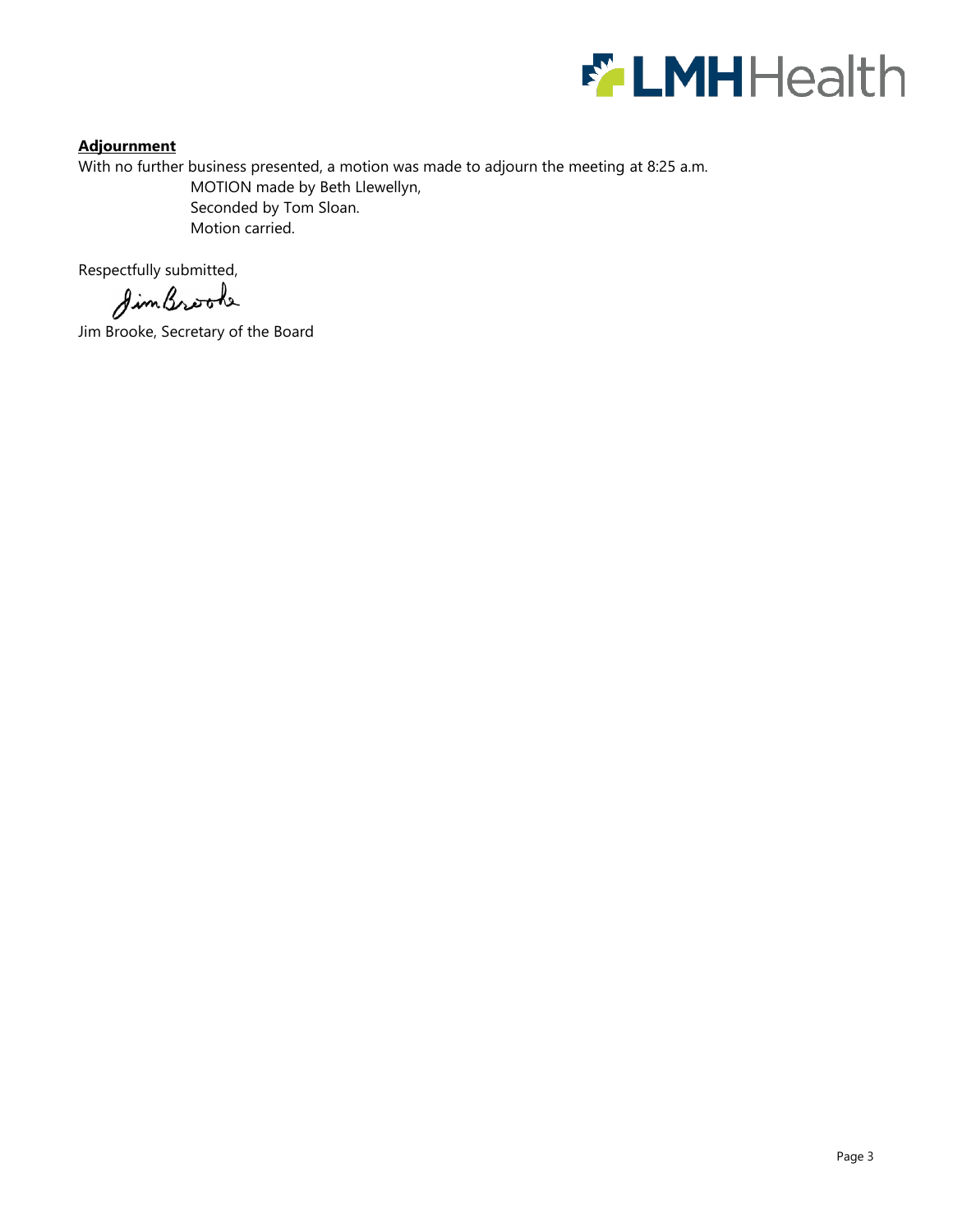| <b>Title: Utilization Management Plan</b>       |                                        |
|-------------------------------------------------|----------------------------------------|
| Document Category: Administrative               | <b>Document Type: Policy</b>           |
| Department/Committee Owner:                     | <b>Original Date: March 1989</b>       |
| <b>Care Coordination Director</b>               |                                        |
| Approved By (last review):                      | <b>Approval Date:</b>                  |
| Utilization Management Committee, February 2020 | <b>February 2019Not Approved</b>       |
| Medical Executive Committee, August 2020        | Yet                                    |
| Board of Trustees, October 2020                 | (Complete history at end of document.) |
| Quality Improvement Committee, February 2019    |                                        |

#### **Purpose**

- A. To assist in providing high-quality patient care through the review, analysis, and evaluation of clinical practices within the scope of hospital responsibilities, regardless of payment source.
- B. To assure that patient care services provided are medically necessary, costeffective, and at the appropriate level of care.

#### **Authority**

The Utilization Management Committee of Lawrence Memorial Hospital has been established as a standing Medical Staff committee to carry out the Utilization Management Plan. It functions in accordance with the Medical Executive Committee who has the final authority and responsibility for the maintenance of an effective hospital-wide review services program.

### **Organization of the Utilization Management Committee**

- A. Membership
	- a. The Chief of Medical Staff shall designate the Chair of the Committee.
	- b. Physician representatives will be appointed by the Chief of Medical Staff to serve on the Committee.
	- c. Ex officio representatives of this Committee will be from Administration, Health Information Management, Case Management, Social Work, and Nursing.
- B. The Committee will meet at least quarterly and as deemed necessary by the chairperson. A permanent record of all activities and proceedings shall be maintained and reported to the Medical Executive Committee.
- C. Members of the UM Committee, or selected members of the Medical Staff serving as Physician Advisors, may not hold a position with financial interest in the hospital. Employed physicians are excluded from this prohibition. Physician Advisors who are directly responsible for the care of the patient will not be involved in the review.
- D. All information and data will be maintained as required to assure compliance with the policies on confidentiality of Lawrence Memorial Hospital.

#### **Committee Function**

Utilization Management Plan, Page **1** of **8**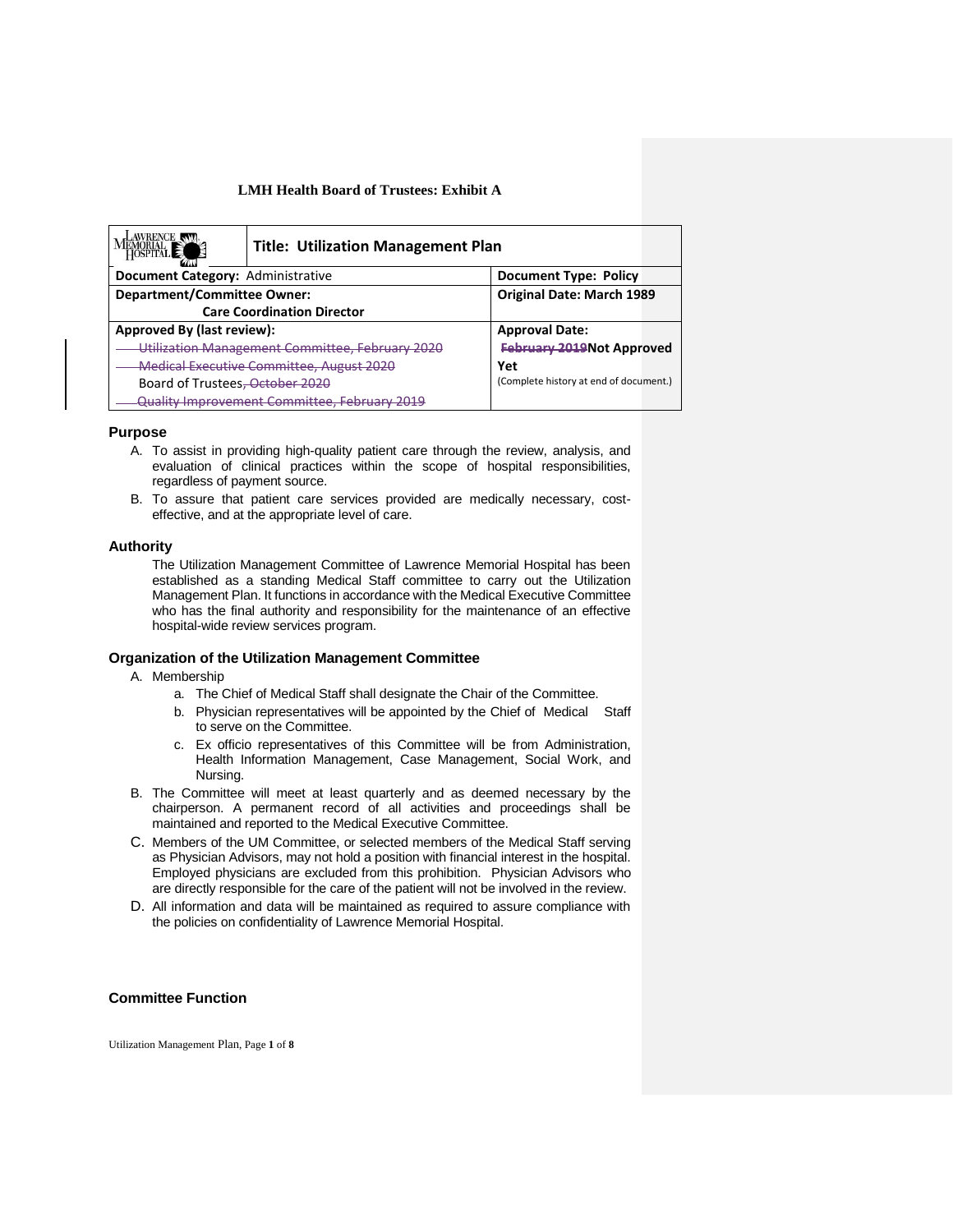A. The utilization management functions of the committee may be carried out by the committee itself; a subcommittee; or by delegated agents, such as physician advisor and/or case managers. The Committee is responsible for ongoing review of the quality and appropriateness of services provided by all individuals with clinical privileges at the hospital. Specific duties shall include, but are not limited to, the following:

Conduct medical care evaluation studies on a sample of cases determined appropriate by the Committee that:

- a. Identify and analyze medical or administrative factors related to the hospital's patient care.
- b. Include analysis of at least the following:
	- 1) Admissions
	- 2) Length of Stay
	- 3) Ancillary services furnished, including drugs and biologicals
	- 4) Professional services performed in the hospital
- c. If indicated, contain beneficial recommendations for change.
- 2. Evaluates medical necessity for continued hospital services.
- 3. Determines and selects the number of Physician Advisors needed to conduct utilization management functions.
- 4. Recommends and/or approves screening criteria to be used by case managers for evaluating appropriate utilization.
- 5. Makes recommendations for improvement of utilization practices and activities and does follow-up monitoring.
- 6. Reviews and evaluates the Utilization Management Plan annually.
- 7. Integrates and coordinates review activities with Performance Improvement activities. There will be one medical care evaluation completed annually and one concurrent study in progress.
- 8. Reviews and evaluates observation patients for appropriate level of care, length of stay, quality of care, and discharge planning.
- 9. Reviews and monitors the Skilled Nursing Unit as delineated in the Utilization Management Plan.
- 10. Reviews outliers with a length of stay greater than 14 days and/or extraordinary high cost greater than \$75,000. (If forwarded by Accounts Receivable Committee)

#### **Review Process**

All patients having Medicare, Medicaid, CHAMPUS, or other insurance with memorandums of understanding or contracts with Lawrence Memorial Hospital will be reviewed. Screening is done using InterQual, MCG, and/or Xsolis criteria*.* Length-of-stay recommendations are used, as required by Medicare, Medicaid and commercial insurance reviewers. These recommendations are not given priority over patient needs.

Review information on all patients will include at least the following:

- a. Identification of the patient
- b. Name of the patient's physician
- c. Date of admission

Utilization Management Plan, Page **2** of **8**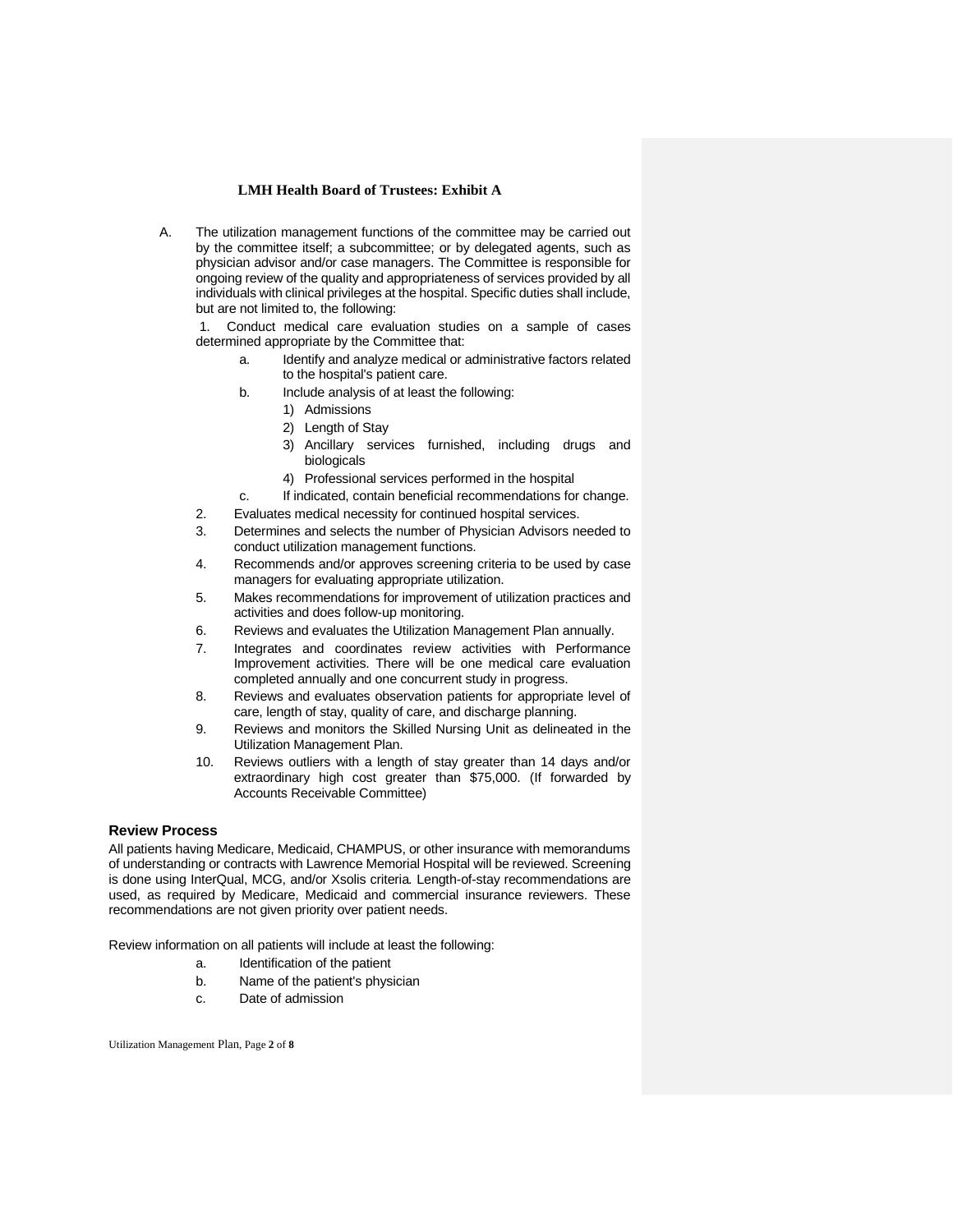- 1) Date of application for and authorization of Medicaid benefits, if known, during hospitalization
- d. The plan of care as documented in the medical record by the patient's physician(s).
- e. Initial and subsequent review dates, with number of days certified when applicable.
- f. Date of surgery, if any.
- g. Admission type (emergent, elective, direct).
- h. Reasons and plan for continued stay as documented by the patient's physician(s).
- i. Other supporting information that Performance Improvement and/or Utilization Management Committee believes appropriate to be included.
- A. Admission/Precertification Review

Admission/Precertification review entails monitoring of elective admissions for pre-certification and/or length of stay approval. This is accomplished through collaboration between the Admissions Department and the Case Management Department. Observation patients are reviewed for appropriate level of care and criteria justification. Admission review will be performed to determine the medical necessity and appropriateness of admission.

- 1. Admission review is performed within one (1) working days of admission to determine appropriateness of the admission by application of Criteria to the documentation in the medical record.
	- a. Medicaid patients will have an admission review within one (1) working day of admission, or notification of application for Medicaid benefits.

#### B. Concurrent Review

- 1. Continued stay review will be performed at the discretion of the Case Manager, utilizing continued stay criteria, or as requested by the insurance reviewer, to assess the patient's level of care needs and appropriateness of continued stay/utilization of services.
	- a. Medicaid patients will have initial review and continued stay reviews completed within periods established for all payor sources.
- 2. Patient's medical records are reviewed for, but not limited to, the following:
	- a. Medical necessity for admission/continued stay
	- b. Appropriate level of care and timely transfer or discharge when appropriate
	- c. Appropriate utilization of services
	- d. Quality and risk concerns
	- e. Discharge planning needs

Referrals are made to physician advisors, department directors, and/or appropriate persons/committee for follow-up when problems are identified with any of the above.

3. Discharge review will be performed using discharge screening criteria*.* When the Case Manager questions the need for acute care

Utilization Management Plan, Page **3** of **8**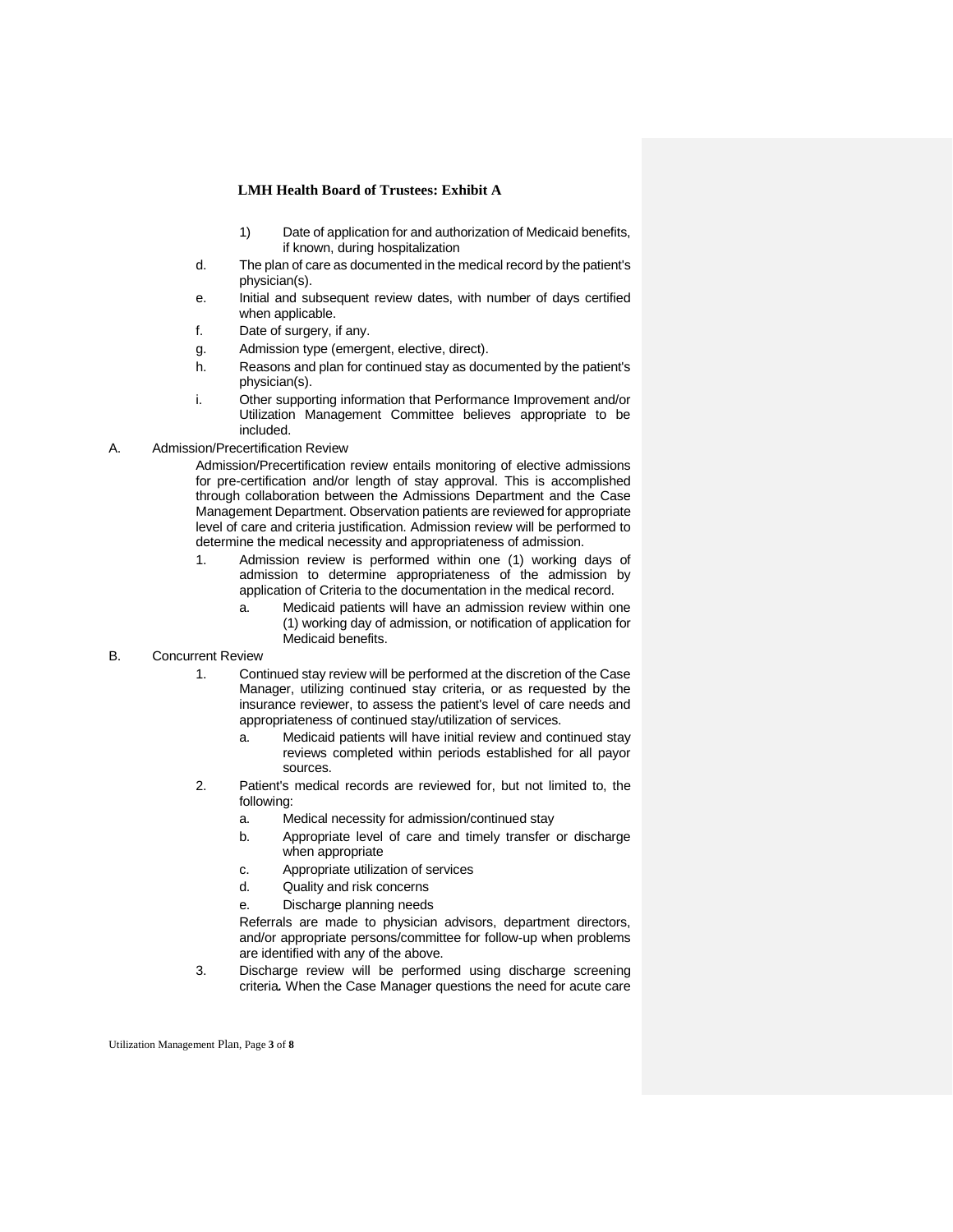or when potential quality-of-care concerns are identified, the attending physician is contacted for additional information or notification of quality screen failure.

- 4. If, after conferring with the attending physician, the need for hospitalization continues to be questionable, the Case Manager will refer the case to the Physician Advisor, who will make a determination.
- 5. The Physician Advisor may consult with the attending physician and/or appropriate Medical Staff department chairperson, as deemed necessary, for a second opinion.
- 6. All efforts will be made to render a decision on referred cases within 24 hours.
- 7. The Physician Advisor will recommend further action in instances of inappropriate hospitalization, utilization of services, continued stay, or quality of care, in accordance with applicable policies, procedures, rules and regulations; i.e., Bylaws, KFMC, or other fiscal agencies.

#### **Notification/Appeals Process**

- A. Medicare Patients
	- 1. If an adverse decision is made on a referred case by the Physician Advisor, he, or the Case Manager, will notify the attending physician within 24 hours.
		- a. The Physician Advisor**,** the Director of Case Management, the UM Committee Chair, a member of Hospital Administration or a designated representative will follow-up with the attending physician.
	- 2. If the attending physician disagrees with the decision, then the Quality Improvement Foundation (QIO) is notified, the chart is copied and sent for their review and decision.
	- 3. The QIO decision will be binding on the disposition of the case. The hospital will notify the patient according to protocols established by the QIO.
	- 4. The Case Manager will discuss issues regarding notification of non-coverage conflicts with the patient or patient designee, assist as needed, and document in the Medical Record as necessary.
- B. Commercial Insurance
	- 1. The Hospital Case Manager will notify the attending physician to request they contact the insurance company Medical Director when insurance company reviewers refuse to authorize the admission or continued stay.
	- 2. When a formal notice of non-coverage is received from a commercial insurance company, the Case Manager will discuss all options with the attending physician and patient.
	- 3. Adverse decisions rendered from external agencies must be appealed directly to that agency.
	- 4. Medicare HMO patients will receive notice of discharge and Medicare Appeal Rights (NODMAR's) from the Insurance Case Manager when adverse decisions are rendered. All Utilization Management policies and procedures related to Medicare patients will be followed as directed by KFMC.
- C. Medicaid

Utilization Management Plan, Page **4** of **8**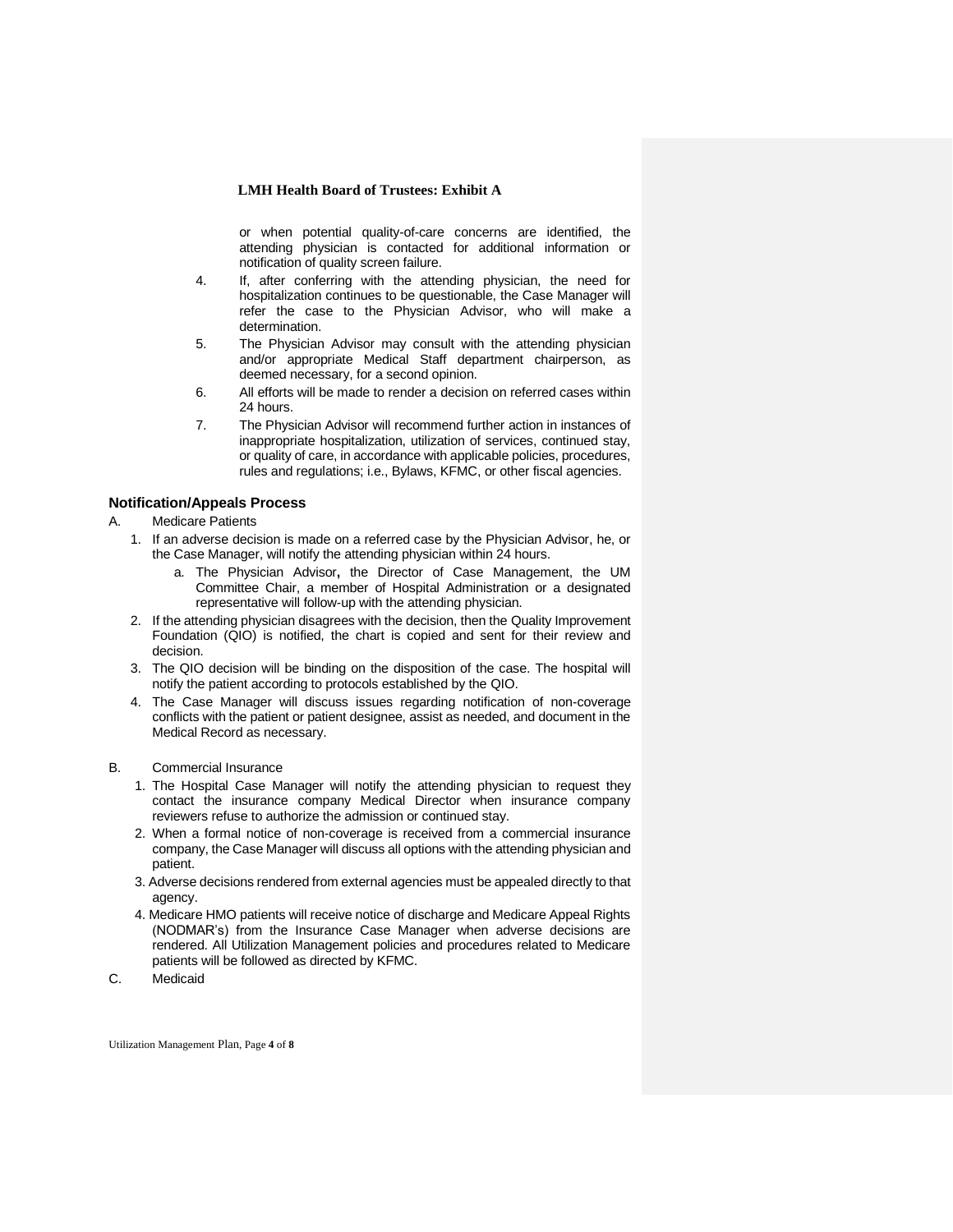- 1. If an adverse decision is made on a referred case by the Physician Advisor, he, or the Case Manager, will notify the attending physician within 24 hours.
	- a. The Physician Advisor**,** the Director of Case Management, the UM Committee Chair, a member of Hospital Administration or a designated representative will follow-up with the attending physician.
- 2. Notification of adverse final decision is to be given within one (1) working day after admission, or one (1) working day after the hospital is notified of an application for Medicaid, by a person who applies while in the hospital.
- 3. Notice of adverse decision for admission or continued stay is sent to hospital administrator, attending physician, Medicaid agency, recipient, and next of kin or sponsor (if possible).

## **Discharge/Continuity of Care**

Discharge planning is the coordinated effort to maximize the benefits of hospitalization by ensuring the continuity of care from the acute hospital setting to the post hospital environment. The process of planning focuses on specific problems related to the illness. It assists the patient/family by providing health care education and information on community resources as well as helping the patient/family cope with the impact of the illness and its physical, emotional, spiritual, and financial implications.

- A. The discharge planning activity will be accomplished according to the policies and procedures established by the Case Management and Social Work Departments.
- B. Utilization Management is a function of Case Management within the scope of the Case Management Department.
- C. Patient care planning meetings and discussions occur on the patient care unit with the health care team members at least five times a week. The team members may include the clinical manager, charge nurse, Case Management, Social Work staff, clinical pharmacy, rehabilitation services, clinical dietitians, respiratory therapists, and other appropriate staff to review patients for status, care needs, and discharge goals/needs.
- D. The Case Management and Social Work staff sees patients and receives referrals from nursing staff, other professionals, or patients and families; however, the attending physician approves the final discharge plan.

## **Reports and Records of the Utilization Management Committee**

- A. Records and reports to be maintained are:
	- 1. Minutes of each meeting.
	- 2. Actions taken by the committee, or its representative, regarding the admission or continued stay of any patient review.
- B. Appropriate findings shall be reported to the Executive Committee of the Medical Staff and to the Governing Body.
- C. The Care Coordination Specialist will be responsible for the maintenance of committee reports and records.
- D. Review records will be kept for 5 years.

## **Confidentiality**

Utilization Management Plan, Page **5** of **8**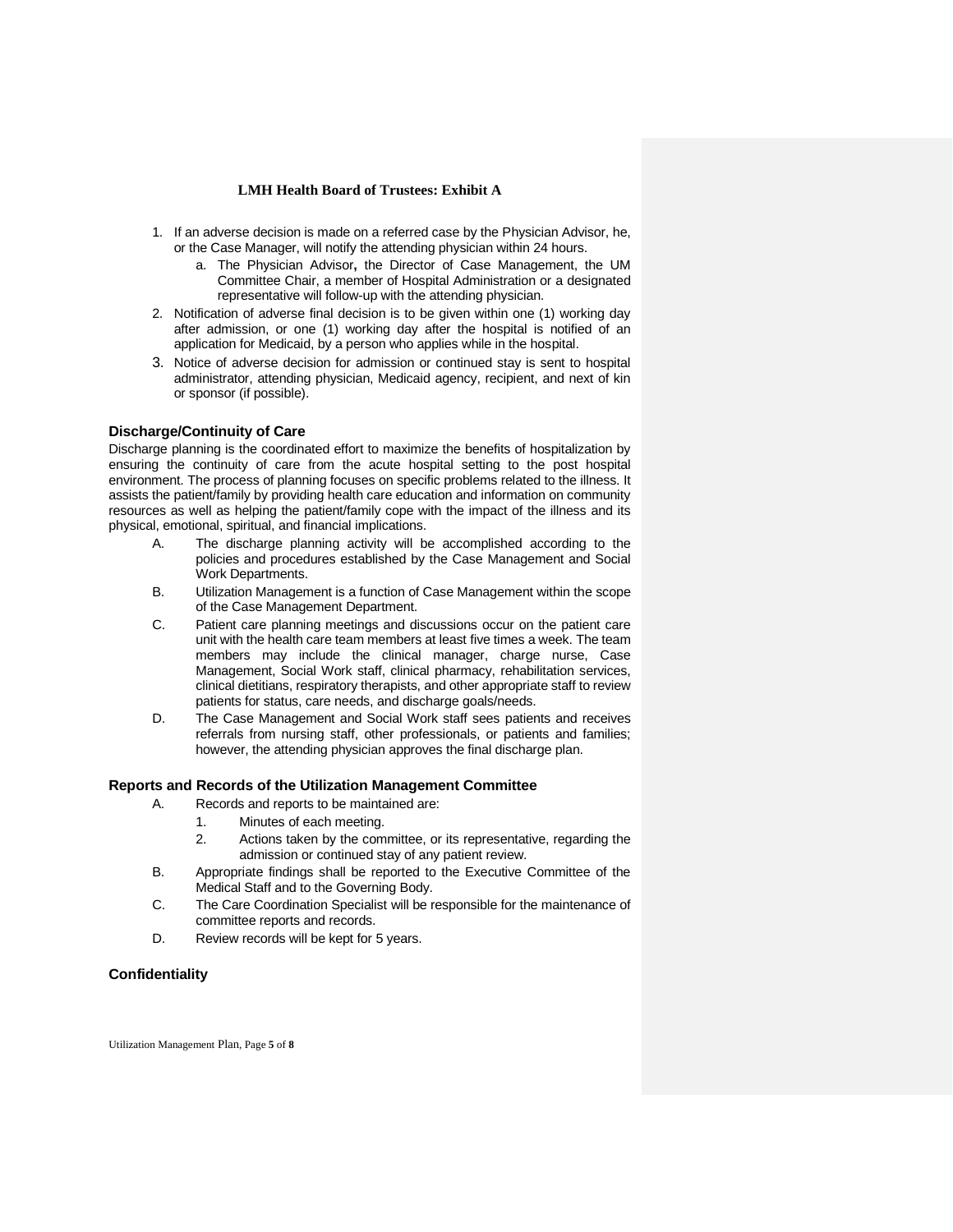Individual patient and physician names are excluded from case presentations at the committee level. Documented results contain only medical record case number and physician identification code. All data is displayed by patient/physician identification codes. Code interpretations are revealed only to those persons requiring the information to perform corrective action or follow-up.

| <b>Revision History</b>                                                                  |                              |
|------------------------------------------------------------------------------------------|------------------------------|
| <b>Original Date:</b> March 1989 mary a                                                  | <b>Formatted: Font: Bold</b> |
| <b>Reviewed: October 2000</b>                                                            | <b>Formatted: Font: Bold</b> |
| <b>Revised:</b> August 2001                                                              | <b>Formatted: Font: Bold</b> |
| <b>Revised:</b> November 2001                                                            | Formatted: Font: Bold        |
| Revised: September 2004                                                                  | <b>Formatted: Font: Bold</b> |
| <b>Revised:</b> December 2006                                                            | <b>Formatted: Font: Bold</b> |
| Revised: July 2008                                                                       | Formatted: Font: Bold        |
| <b>Revised: January 2011</b>                                                             |                              |
| <b>Revised 2012</b>                                                                      | <b>Formatted: Font: Bold</b> |
| <b>Reviewed and Membership Revised: 2013</b>                                             | Formatted: Font: Bold        |
| Reviewed and Membership Revised: 2014                                                    | Formatted: Font: Bold        |
| <b>Revised:</b> December, 2015                                                           | <b>Formatted: Font: Bold</b> |
| Reviewed and Membership Revised: 2016/2017                                               | <b>Formatted: Font: Bold</b> |
| <b>Revised: January 2018</b>                                                             | <b>Formatted: Font: Bold</b> |
| <b>Revised: January 2019</b>                                                             | <b>Formatted: Font: Bold</b> |
| <b>Revised:</b> Utilization Management Committee, February 2020; MEC, August 2020; Board | Formatted: Font: Bold        |
| of Trustees, October 2020                                                                |                              |
| <b>Reviewed and Membership Revised:</b> Utilization Management Committee, February       | Formatted: Font: Bold        |
| 2021; QIC May 2021; MEC June 2021                                                        |                              |

Utilization Management Plan, Page **6** of **8**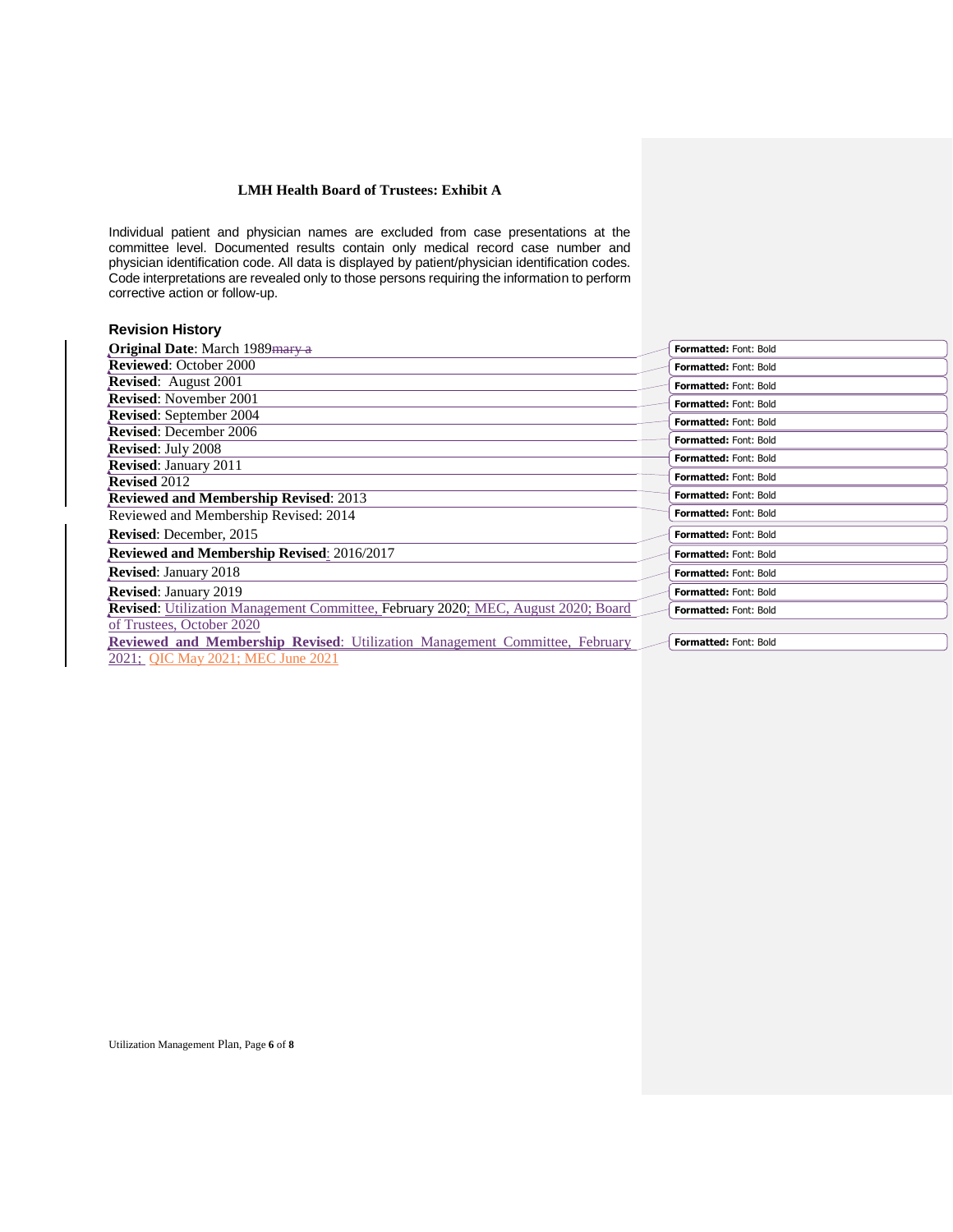ATTACHMENT A

MEMBERSHIP UTILIZATION MANAGEMENT COMMITTEE 2021

**Physicians** Marc Scarbrough, MD, chair Jason Kimball, MD Michael Magee, MD Blake Conklin, MD Toni Reynolds, MD Carl Anschutz, MD Matt Bihlmaier, MD James Huston, MD Adam Goodyear, MD

Ex Officio Members

Director of Care Coordination Chief Financial Officer Vice President of Clinical Services and CNO Vice President of Clinical Excellence Director of Health Information Management Director of Data Analytics Social Worker Case Manager

**Formatted:** Strikethrough